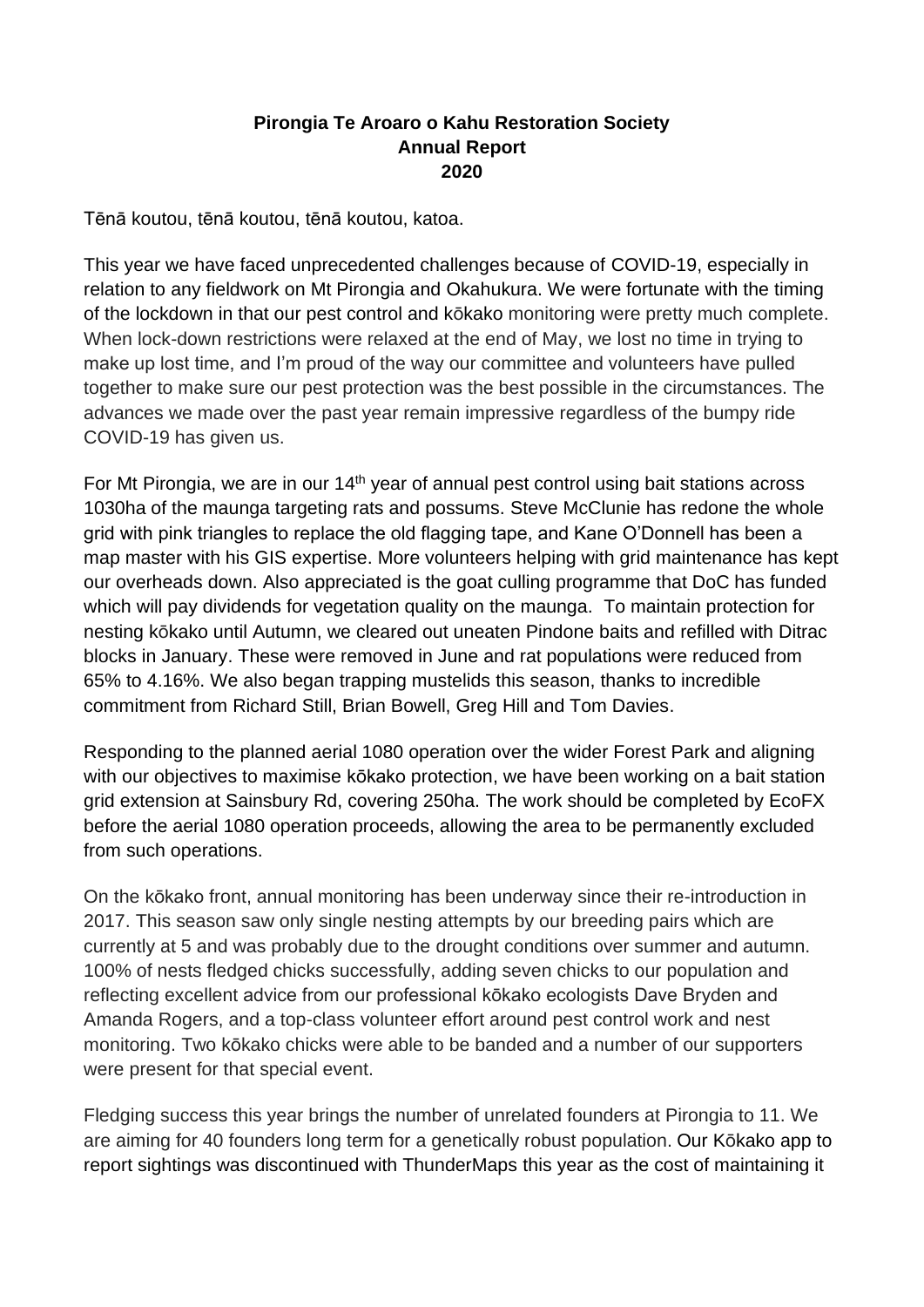was prohibitive. However, reporting of kōkako activity continues. We have been delighted with superb photos and videos of Pirongia kōkako sent to us by members of the public especially near the Grey Rd carpark.

Our Okahukura pest control project to protect kōkako at Northern Pureora Forest is abuzz under the terrific leadership of Dianne June. We had our largest volunteer numbers ever this year (68), allowing the entire 1,000ha bait station grid to be serviced in one day. Special thanks to the Waikato Tramping Club and the University of Waikato Science Students Association for their input to this project. Radios purchased with our DoC grant earlier in the year are making fieldwork co-ordination much easier so are greatly appreciated as is the bait bagging fundraiser through DoC which raised \$5400 last July. LUV driver certification training was completed by two of our committee members, but we are massively grateful for the DoC staff and vehicles made available for our Okahukura fieldwork. Our efforts saw rat indices reduced from 38% to 9%. Reports of kōkako being seen or heard by our volunteers have increased markedly since we began pest control in 2015, so we look forward to the outcome of the kōkako census planned for May 2021.

In more general terms, this year was a milestone for us as we employed our first staff member – a part-time operations co-ordinator – in March and it has been a pleasure to welcome Gemma Fernihough to our team. Selwyn June was presented with Life Membership in November at a well-attended function near the Corcoran Rd carpark, recognising his outstanding contribution to the aims of the society. The second Rifleman survey on Mt Pirongia was completed in July with a total of 463 of these birds found in our grid on Mt Pirongia. A decision on the source site and timing of the translocation to Maungatautari is yet to be made. Our collaboration with DoC on the management of *dactylanthus taylorii* populations near the summit of Mt Pirongia is working well although more volunteers would be welcome. Several trips took place Jan/Feb for checking flowering and hand pollination. New plants were found and caging work done. The Tahuanui site was remapped. The sown plots in Mangakaraa were checked in the spring of 2019 to ensure they are still findable and marked but it is too early to expect any signs of growth, and new plots were sown near the summit. A survey of robins was begun but was interrupted by COVID-19.

We have made good progress upgrading our envirocentre building in Pirongia Village with the completion of toilets, interior painting, installation of new carpet in one of the classrooms and preparing to connect to ultrafast broadband. Peter Smits has beautifully restored the wooden pews at the centre. The next step is to install a small kitchen and Dianne and Maxine have been progressing a sign for the centre. We are rapt with the generous support by Frontier Scaffolding for the repainting of the centre's roof.

Environmental education is an area where we continue to receive enquiries from schools and we have just received a grant from the DV Bryant Trust to develop a resource in collaboration with local iwi that allows them to tell their stories relating to Mt Pirongia. We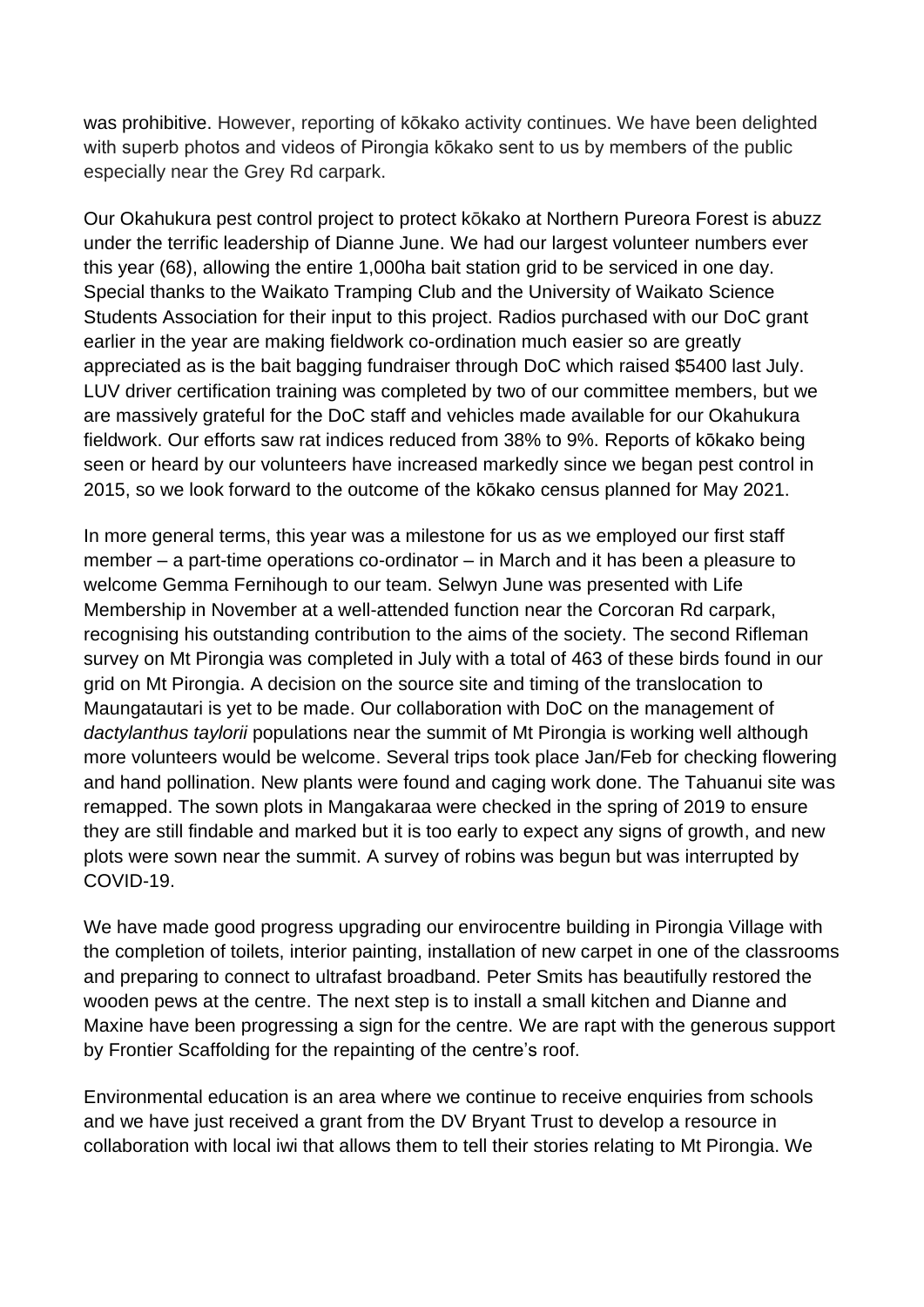are also collaborating with Maungatautari Ecological Island Trust on a number of activities, including an ecological corridor proposal which would link up our two maunga.

COVID-19 highlighted that our constitution did not allow for virtual meetings and this has prompted us to review it. We decided to take advantage of how people responded to lockdown by giving more attention and appreciation to nature by running a photographic competition in June. The entries we received were amazing and I'm sure you'll see a number of them featuring in our regular publications and annual calendar.

Our diverse programme of projects and activities would not be possible without grants and donations, and I want to give sincere thanks to the following who have generously supported us over the past year:

**Grants**

| <b>Subtotal</b>                      | \$<br>4,064.00   |                                |
|--------------------------------------|------------------|--------------------------------|
| <b>Digital Wings</b>                 | \$<br>2,000.00   | Co-ordinator computer          |
| <b>Blue Wattle Ecology</b>           | \$<br>2,064.00   | Vehicle and equipment use      |
| In-kind support and donations        |                  |                                |
|                                      |                  |                                |
| <b>Grand total</b>                   | \$<br>229,731.70 |                                |
| <b>Subtotal</b>                      | \$<br>27,700.00  |                                |
| <b>Waipa Networks</b>                | \$<br>700.00     | Mt Pirongia Pest Control       |
| C van der Hoeven                     | \$<br>1,000.00   | General                        |
| ForestMakerHoney                     | \$<br>1,000.00   | General                        |
| DV Bryant Trust                      | \$<br>25,000.00  | <b>Environmental Education</b> |
| <b>Donations</b>                     |                  |                                |
| <b>Subtotal</b>                      | \$<br>202,031.70 |                                |
| Waikato Ecological Enhancement Trust | \$<br>6,500.00   | Pirongia Grid Maintenance      |
| <b>WWF</b>                           | \$<br>5,000.00   | Pirongia Grid Maintenance      |
| Len Reynolds Grant                   | \$<br>5,000.00   | Operations                     |
| <b>WDC Pirongia Ward</b>             | \$<br>2,000.00   | Envirocentre                   |
| Trust Waikato                        | \$<br>8,000.00   | Co-ordinator expenses          |
| <b>WRC SSCIF Grant Okahukura</b>     | \$<br>5,000.00   | Okahukura Pest Control         |
| DoC Grant Pirongia Kokako            | \$<br>46,230.00  | Pirongia Kokako Monitoring     |
| DoC Grant: Okahukura Project         | \$<br>40,601.70  | Okahukura Pest Control         |
| <b>WRC Natural Heritage Grant</b>    | \$<br>83,700.00  | Operations                     |
|                                      |                  | Pirongia Pest Control and      |

Another resource that is absolutely critical to what we do comes in the form of volunteers. Our committee is constantly amazed at the many people wanting to contribute in so many ways so our maunga and ngahere can be full of life – you are awesome! We are especially grateful to the University of Waikato Science Students' Association and the Waikato Tramping Club who continue to give us tremendous people support for our Okahukura project.